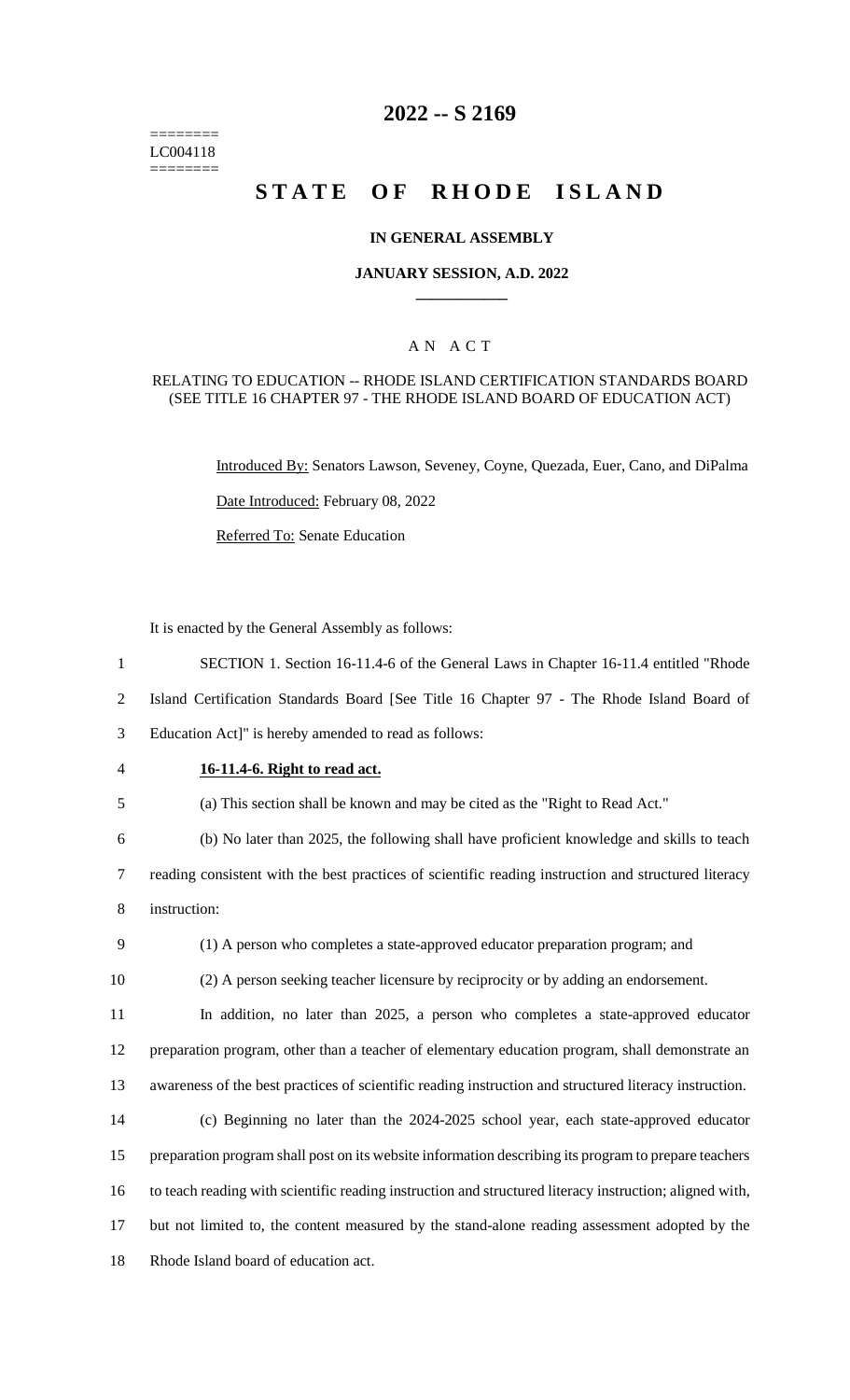(d) Beginning with the 2020-2021 school year, a public school district and an open- enrollment public charter school shall provide the following professional development in scientific reading instruction and structured literacy instruction:

 (1) For teachers licensed at the elementary level, professional development for one of the prescribed pathways to obtaining a proficiency credential in knowledge and practices in scientific reading instruction and structured literacy instruction; and

- (2) For teachers licensed at a level other than the elementary level, professional development for one of the prescribed pathways to obtaining an awareness credential in knowledge and practices in scientific reading instruction and structured literacy instruction.
- (e) Beginning with the 2022-2023 school year, a public school that does not provide the professional development pursuant to the provisions of subsection (d) shall:
- (1) Be placed on probationary status; and

 (2) Provide notice to parents that the public school district has not met the requirements of this section.

15 (f) By the beginning of the  $\frac{2023-2024}{2025-2026}$  school year:

(1) All teachers employed in a teaching position that requires an elementary education (K-

6) license or (K-12) license shall demonstrate proficiency in knowledge and practices of scientific

reading and structured literacy instruction; and

- (2) All other teachers shall demonstrate awareness in knowledge and practices of scientific reading instruction and structured literacy instruction.
- 21 (g) All teachers who begin employment in the  $\frac{2023-2024}{2025-2026}$  school year and each school year thereafter shall demonstrate proficiency or awareness in knowledge and practices in scientific reading instruction and structured literacy instruction as is applicable to their teaching position by completing the prescribed proficiency or awareness in knowledge and practices of the
- scientific reading instruction credential and a structured literacy instruction credential either:
- (1) As a condition of licensure; or
- (2) Within one year if the teacher is:
- (i) Already licensed; or
- (ii) Employed under a waiver from licensure.

 (h) A provider of a state-approved educator preparation program shall include in its annual report to the department of elementary and secondary education (the "department") a description of program to prepare educators to teach reading using scientific reading instruction and structured literacy instruction.

(i) A public school district that employs an educator in violation of this section or that does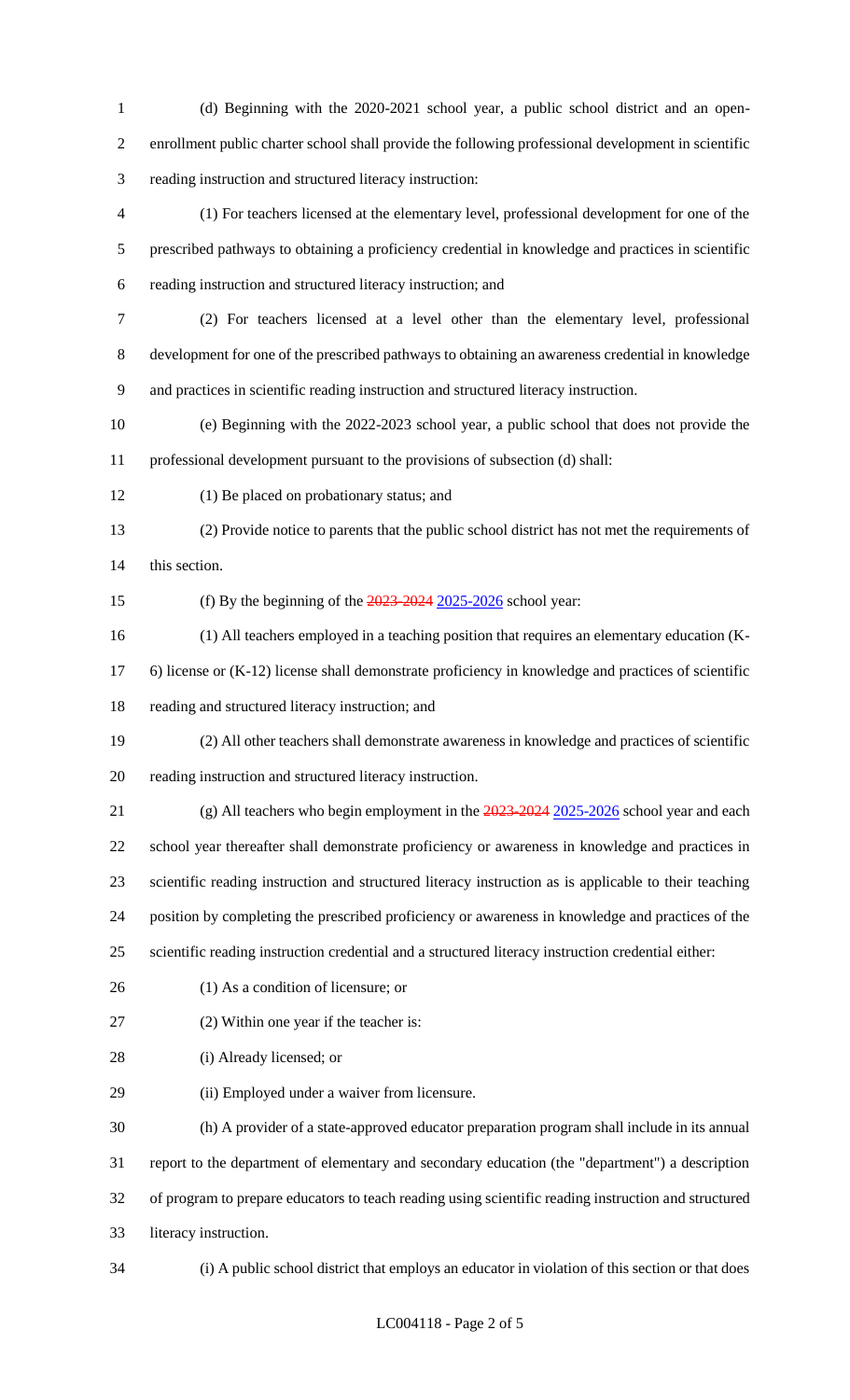not provide the professional development as required under this section shall be in violation of the standards for accreditation of the Rhode Island board of education act, and the school district may be placed on probationary status by the department. A public school district placed on probationary status pursuant to the provisions of this subsection shall send written notification to the parents of the students in the public school district of the reason for being placed on probationary status. (j) A provider of a state-approved educator preparation program that does not comply with the requirements of this section may be subject to penalties up to and including having the provider's approval status revoked. (k) The department is vested with the authority to, and shall enforce, this section. 10 (l) The department shall promulgate rules to implement the provisions of this section no 11 later than August 1, 2022. (1) The rules and regulations adopted by the department shall recognize that teachers shall 13 have met the requirement of demonstrating awareness in knowledge and practices of scientific 14 reading and structured literacy instruction by attending six (6) hours of training in scientific reading 15 and structured literacy instruction. 16 (2) The rules and regulations adopted by the department shall recognize that teachers shall 17 have met the requirement of demonstrating proficiency in knowledge and practices of scientific 18 reading and structured literacy instruction by one of the following: (i) Possessing a Master's degree in reading or a related academic discipline; 20 (ii) Possessing a reading specialist and/or consultant certificate; (iii) Attending twenty-four (24) hours of training in scientific reading and structured literacy instruction; (iv) Providing proof of completion of a course or training program in scientific reading 24 instruction; (v) Passing a test in scientific reading and structured literacy instruction adopted by the 26 department; or (vi) Having at least fifteen (15) years of experience teaching reading at the elementary level. (m) As used in this section: (1) The term "scientific reading instruction" means instruction that is instructional centered, empirically based, and further based on the study of the relationship between cognitive science and educational outcomes; and (2) The term "structured literacy instruction" means an approach by which licensed personnel teach reading, which includes syllables, morphology, sound-symbol correspondence,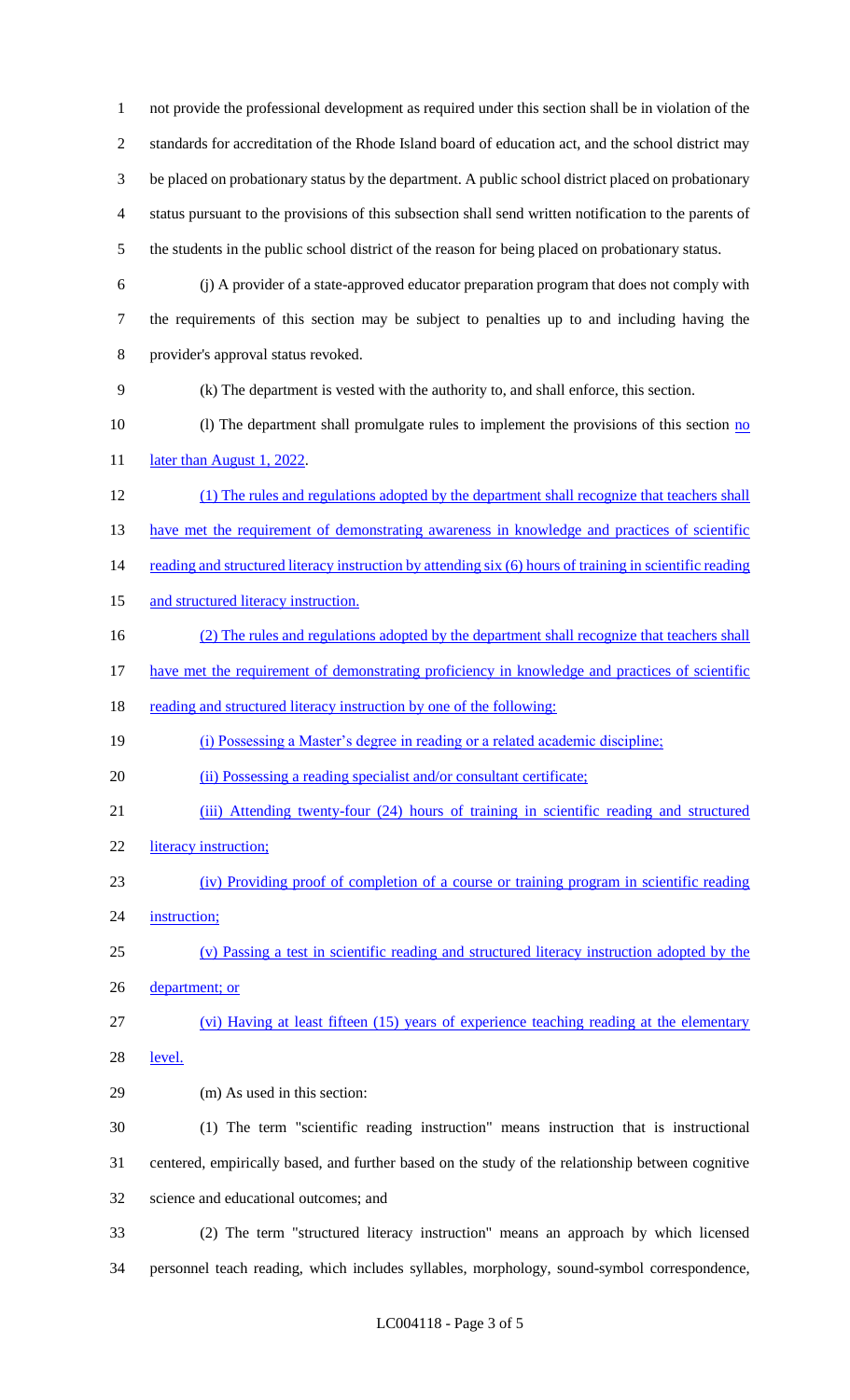- 1 semantics, and syntax, in an explicit, systematic, and diagnostic manner.
- 2 SECTION 2. This act shall take effect upon passage.

======== LC004118  $=$